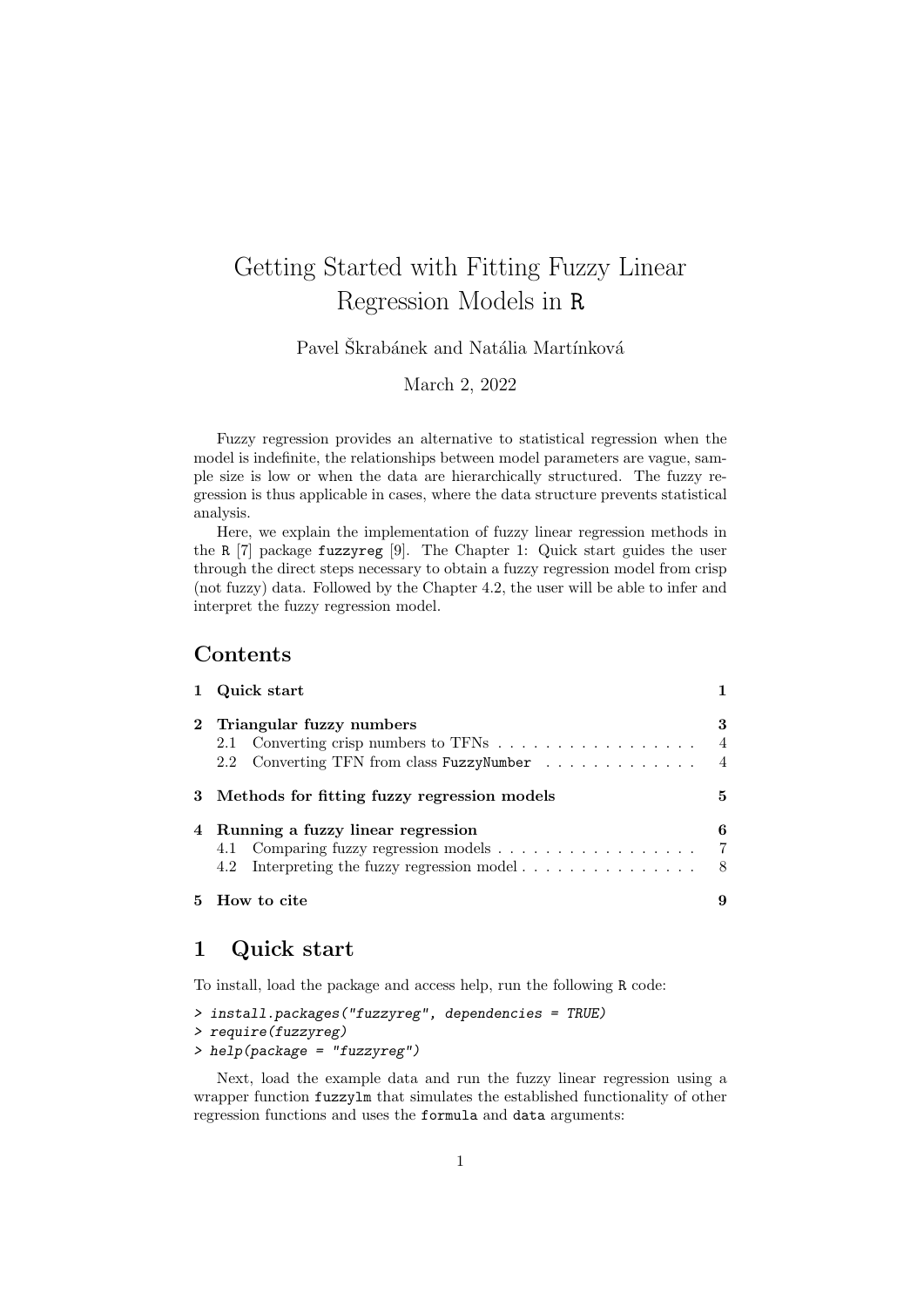> data(fuzzydat)  $> f = fuzzylm(y \text{ x}, data = fuzzydata)$ 

The result shows the coefficients of the fuzzy linear regression in form of nonsymmetric triangular fuzzy numbers.

 $> print(f)$ Fuzzy linear model using the PLRLS method Call: fuzzylm(formula =  $y$   $x$ , data = fuzzydat\$lee) Coefficients in form of non-symmetric triangular fuzzy numbers: center left.spread right.spread (Intercept) 17.761911 0.7619108 2.7380892 x 2.746428 1.2464280 0.4202387

We can next plot the regression fit, using shading to indicate the degree of membership of the model predictions.

 $> plot(f, res = 20, col = "lightblue", main = "PLRLS")$ 





Figure 1: Fuzzy linear regression using the PLRLS method [5].

Shading visualizes the degree of membership to the triangular fuzzy number (TFN) with a gradient from lightblue to white, indicating the decrease of the degree of membership from 1 to 0. The central tendency (thick line) in combination with the left and the right spreads determine a support interval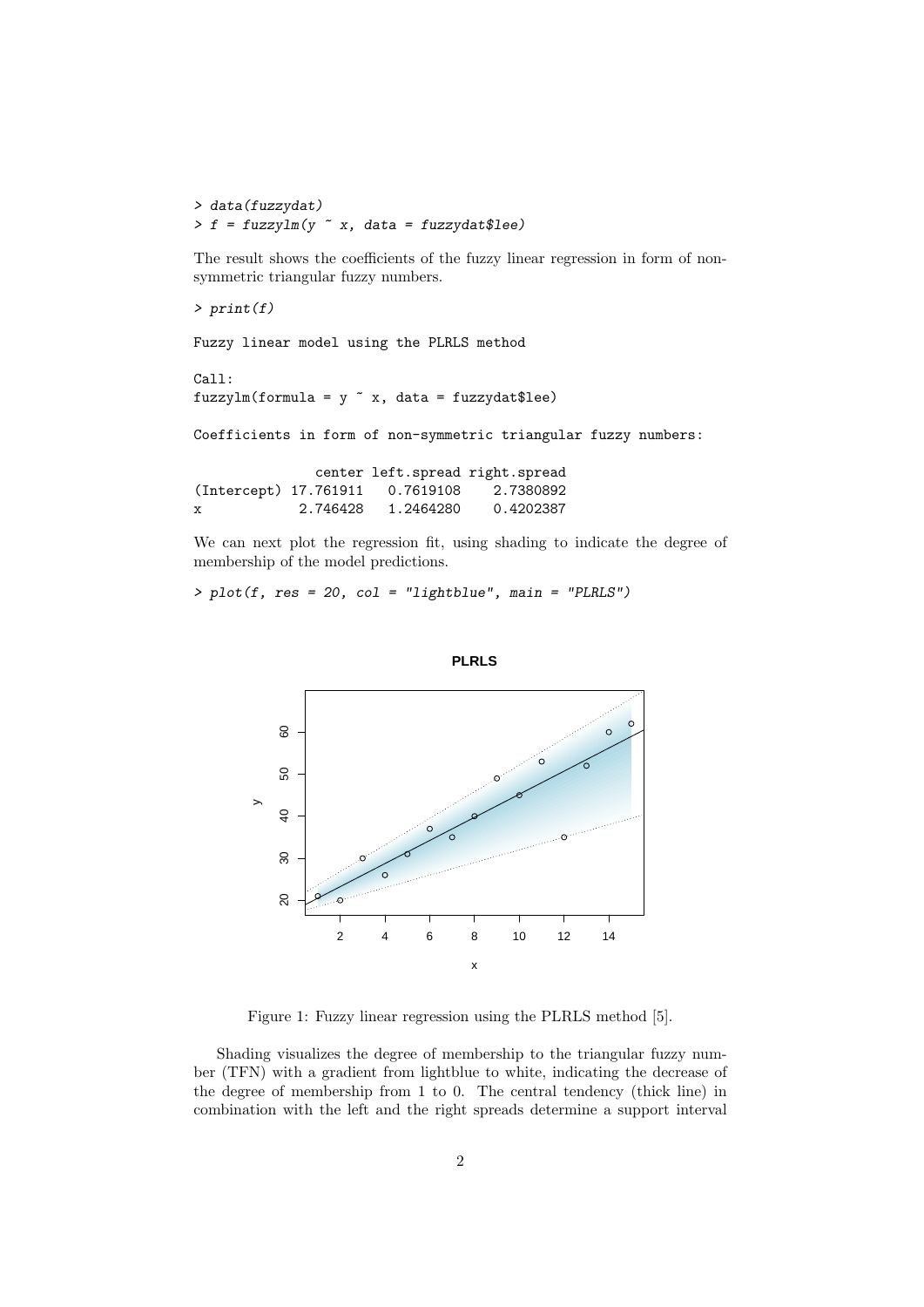(dotted lines) of possible values, i.e. values with non-zero membership degrees, of model predictions. The left and the right spreads determine the lower and upper boundary of the interval, respectively, where the degree of membership equals to 0. We can display the model with the summary function.

```
> summary(f)
```

```
Central tendency of the fuzzy regression model:
y = 17.7619 + 2.7464 * x
```

```
Lower boundary of the model support interval:
y = 17 + 1.5 * x
```
Upper boundary of the model support interval:  $y = 20.5 + 3.1666 * x$ 

The total error of fit: 126248409 The mean squared distance between response and prediction: 262.1

#### 2 Triangular fuzzy numbers

The package FuzzyNumbers [2] provides an excellent introduction into fuzzy numbers and offers a great flexibility in designing the fuzzy numbers. Here, we implement a special case of fuzzy numbers, the triangular fuzzy numbers.

A fuzzy real number  $A$  is a fuzzy set defined on the set of real numbers. Each real value number x belongs to the fuzzy set  $\tilde{A}$ , with a degree of membership that can range from  $0$  to  $1$ . The degrees of membership of  $x$  are defined by the membership function  $\mu_{\tilde{A}}(x) : x \to [0,1]$ , where  $\mu_{\tilde{A}}(x^*) = 0$  means that the value of  $x^*$  is not included in the fuzzy number  $\tilde{A}$  while  $\mu_{\tilde{A}}(x^*)=1$  means that  $x^*$  is positively comprehended in  $\tilde{A}$  (Figure 2).

In FuzzyNumbers, the fuzzy number is defined using side functions. In fuzzyreg, we simplify the input of the TFNs as a vector of length 3. The first element of the vector specifies the central value  $x_c$ , where the degree of membership is equal to 1,  $\mu(x_c) = 1$ . The second element is the left spread, which is the distance from the central value to a value  $x_l$  where  $\mu(x_l) = 0$  and  $x_l < x_c$ . The left spread is thus equal to  $x_c - x_l$ . The third element of the TFN is the right spread, i.e. the distance from the central value to a value  $x_r$  where  $\mu(x_r) = 0$  and  $x_r > x_c$ . The right spread is equal to  $x_r - x_c$ . The central value  $x_c$  of the TFN is its core, and the interval  $(x_l, x_r)$  is the support of the TFN.

The crisp number  $a = 0.5$  can be written as a TFN A with spreads equal to 0 (Figure 2):

 $> A = c(0.5, 0, 0)$ 

The non-symmetric TFN B and the symmetric TFN C are then:

 $> B = c(1.5, 0.8, 0.4)$  $> C = c(2.5, 0.5, 0.5)$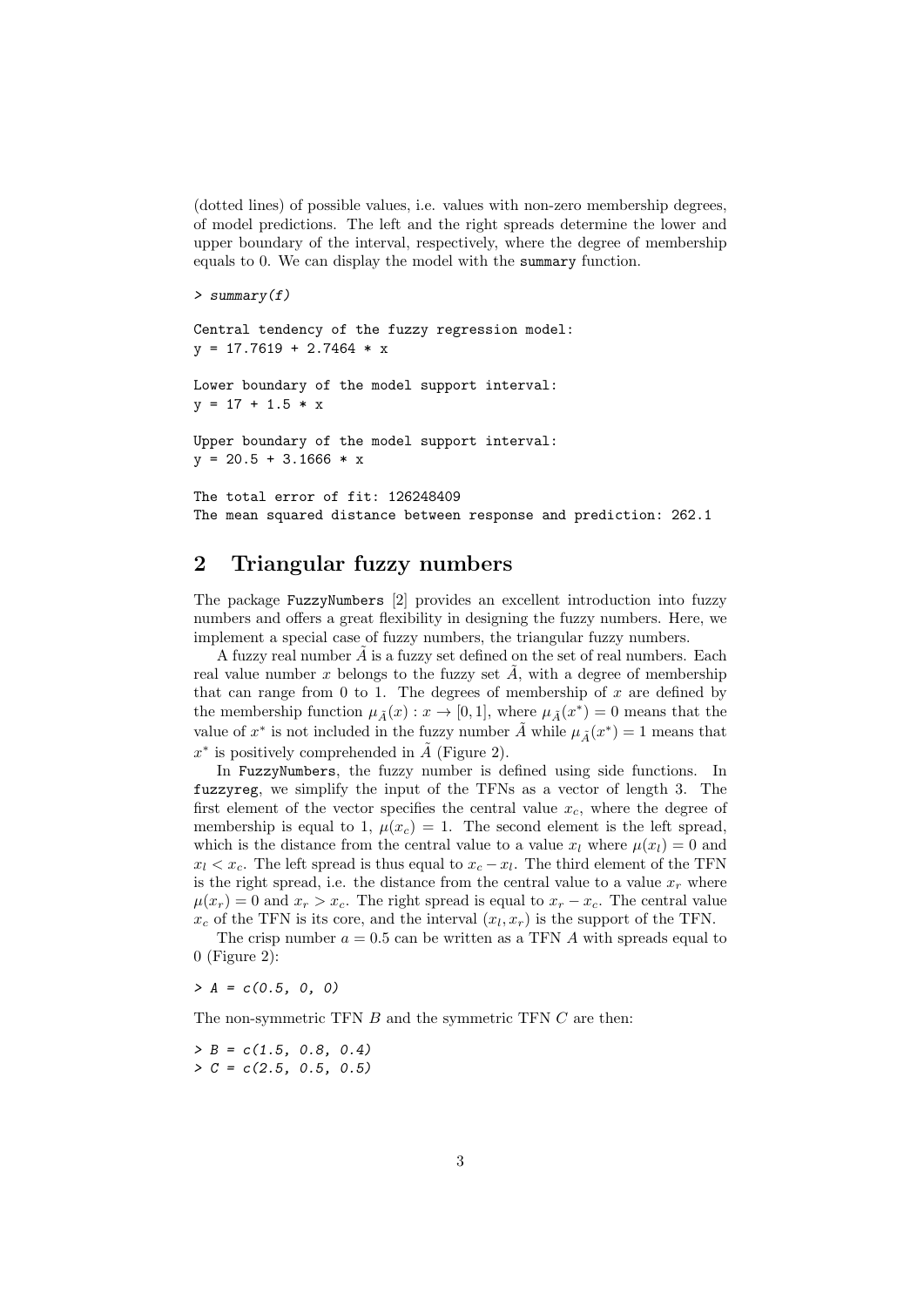

Figure 2: Triangular fuzzy numbers.

#### 2.1 Converting crisp numbers to TFNs

When the collected data do not contain spreads, we can directly apply the PLRLS method to model the relationship between the variables in the fuzzy set framework (Chapter 1: Quick start). For other methods, the spreads must be imputed.

- The TFN might have spreads equal to 0 as shown for A in Figure 2.
- Small random spreads might be generated, e.g. using abs(runif(n) \* 1e-6), where n is the number of the observations.
- Spreads might represent a known measurement error of the device used to collect the data.
- Spreads might be calculated as a statistic from the data.

Note that the spreads must always be equal to or greater than zero.

#### 2.2 Converting TFN from class FuzzyNumber

The conversion from an object of the class FuzzyNumber to TFN used in fuzzyreg requires adjusting the core and the support values of the FuzzyNumber object to the central value and the spreads. For example, let's define a trapezoidal fuzzy number  $B_1$  that is identical with TFN  $B$  displayed in Figure 2, but that is an object of class FuzzyNumber.

```
> require(FuzzyNumbers)
> B1 = FuzzyNumber(0.7, 1.5, 1.5, 1.9,
+ left = function(x) x,
+ right = function(x) 1 - x,
+ lower = function(a) a,
+ upper = function(a) 1 - a)
> B1
```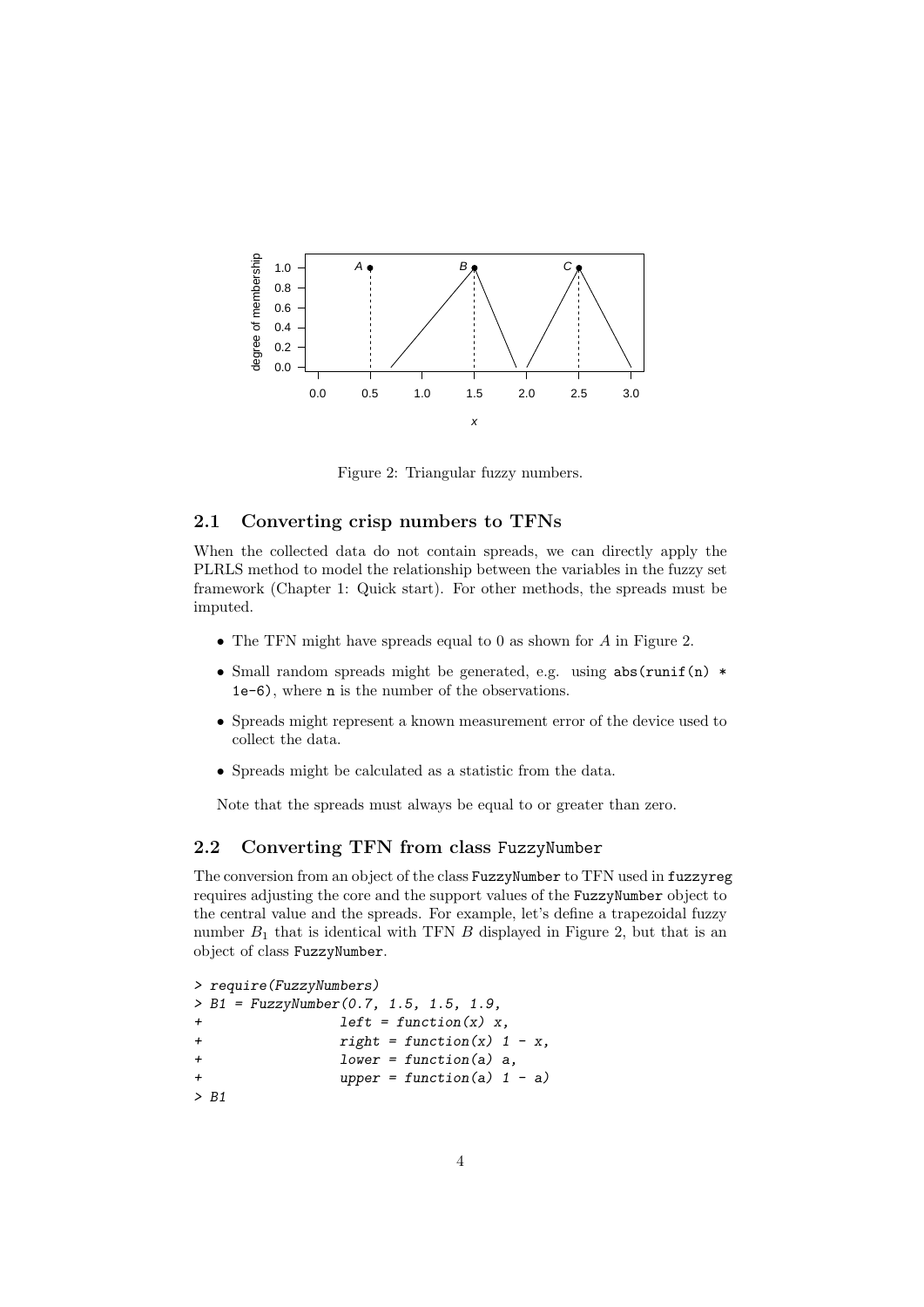```
Fuzzy number with:
   support=[0.7,1.9],
      core=[1.5,1.5].
```
The core of  $B_1$  will be equal to the central value of the TFN if the FuzzyNumber object is a TFN. However, the FuzzyNumbers package considers TFNs as a special case of trapezoidal fuzzy numbers. The core of  $B_1$  thus represents the interval, where  $\mu_{B_1}(x^*) = 1$ , and the support is the interval, where  $\mu_{B_1}(x^*) > 0$ . We can use these values to construct the TFN B.

 $> xc = core(B1)[1]$  $> 1 = xc - supp(B1)[1]$  $> r = supp(B1)[2] - xc$  $> c(xc, 1, r)$ 

[1] 1.5 0.8 0.4

When the trapezoidal fuzzy number has the core wider than one point, we need to approximate a TFN. The simplest method calculates the mean of the core as mean(core(B1)).

We can also defuzzify the fuzzy number and approximate the central value with the expectedValue() function. However, the expected value is a midpoint of the expected interval of a fuzzy number derived from integrating the side functions. The expected values will not have the degree of membership equal to 1 for non-symmetric fuzzy numbers. Constructing the mean of the core might be a more appropriate method to obtain the central value of the TFN for most applications.

Fuzzy numbers with non-linear side functions may have large support intervals, for which the above conversion algorithm might skew the TFN. The function trapezoidalApproximation() can first provide a suitable approximation of the fuzzy number with non-linear side functions, for which the core and the support values will suitably reflect the central value and the spreads used in fuzzyreg.

## 3 Methods for fitting fuzzy regression models

Methods implemented in fuzzyreg 0.5.2 fit fuzzy linear models (Table 1).

Table 1: Methods for fitting fuzzy regression with fuzzyreg.  $m$  - number of allowed independent variables x; x, y,  $\hat{y}$  - type of expected number for independent, dependent variables and predictions; s - symmetric; ns - non-symmetric.

| Method       | m        | $\boldsymbol{x}$ |                 |                 | Reference         |
|--------------|----------|------------------|-----------------|-----------------|-------------------|
| <b>PLRLS</b> | $\infty$ | crisp            | crips           | nsTFN           | $5\vert$          |
| PLR.         | $\infty$ | crisp            | sTFN            | sTFN            | $\lvert 8 \rvert$ |
| <b>OPLR</b>  | $\infty$ | crisp            | $\mathrm{sTFN}$ | sTFN            | 3                 |
| <b>FLS</b>   |          | crisp            | nsTFN           | nsTFN           |                   |
| <b>MOFLR</b> | $\infty$ | $_{\rm s}$ TFN   | $_{\rm s}$ TFN  | $\mathrm{sTFN}$ | 6                 |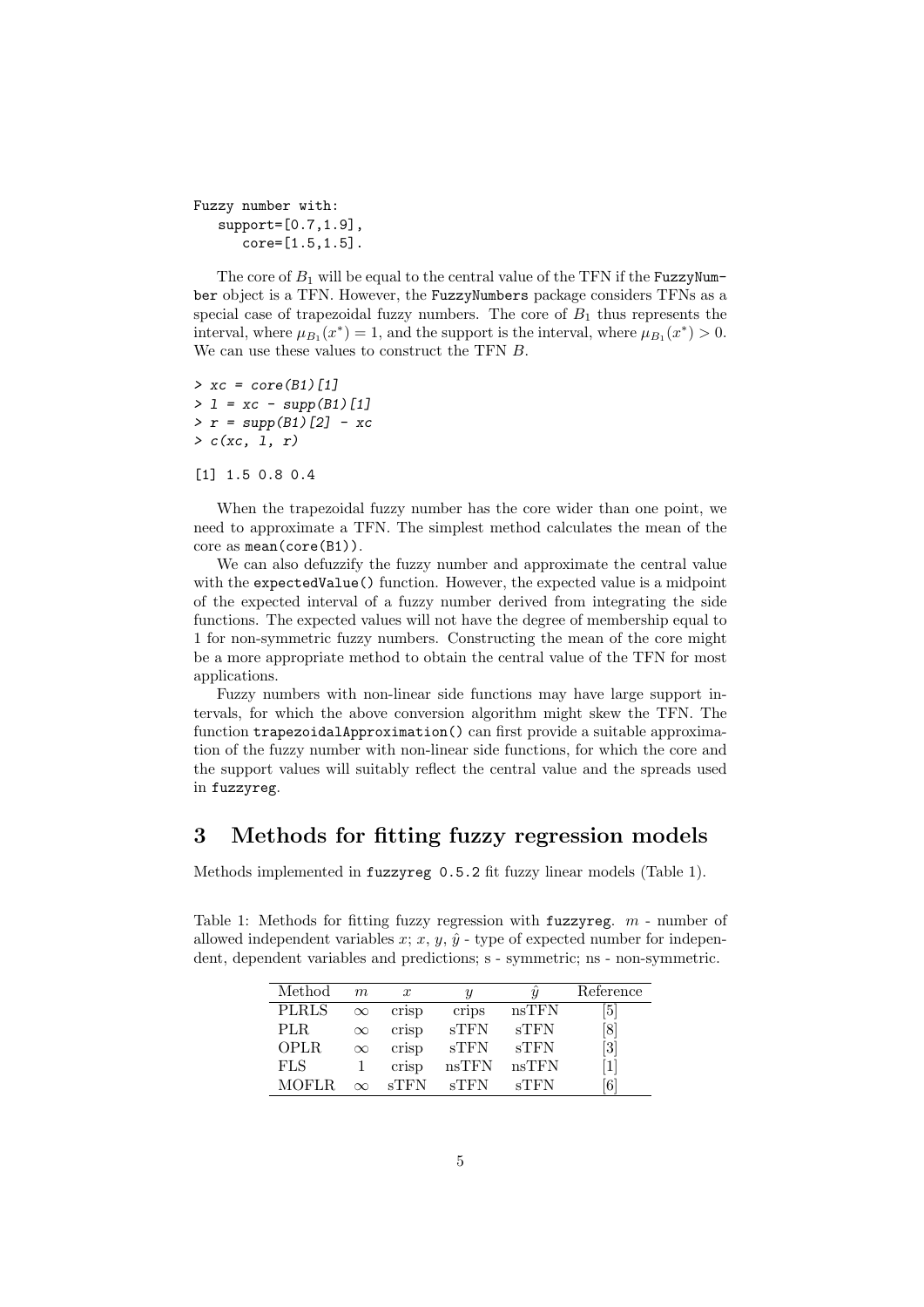Methods that require symmetric TFNs handle input specifying one spread, but in methods expecting non-symmetric TFN input, both spreads must be defined even in cases when the data contain symmetric TFNs.

A possibilistic linear regression (PLR) is a paradigm of whole family of possibilistic-based fuzzy estimators. It was proposed for crisp observations of the explanatory variables and symmetric fuzzy observations of the response variable. fuzzyreg uses the min problem implementation [8] that estimates the regression coefficients in such a way that the spreads for the model response are minimal needed to include all observed data. Consequently, the outliers in the data will increase spreads in the estimated coefficients.

The possibilistic linear regression combined with the least squares (PLRLS) method [5] fits the model prediction spreads and the central tendency with the possibilistic and the least squares approach, respectively. The input data represent crisp numbers and the model predicts the response in form of a nonsymmetric TFN. Local outliers in the data strongly influence the spreads, so a good practice is to remove them prior to the analysis.

The method by Hung and Yang [3] expands PLR [8] by adding an omission approach for detecting outliers (OPLR). We implemented a version that identifies a single outlier in the data located outside of the Tukey's fences. The input data include crisp explanatory variables and the response variable in form of a symmetric TFN.

Fuzzy least squares (FLS) method [1] supports a simple FLR for a nonsymmetric TFN explanatory as well as a response variable. This probabilisticbased method (FLS calculates the fuzzy regression coefficients using least squares) is relatively robust against outliers compared to the possibilistic-based methods.

A multi-objective fuzzy linear regression (MOFLR) method estimates the fuzzy regression coefficients with a possibilistic approach from symmetric TFN input data [6]. Given a specific weight, the method determines a trade-off between outlier penalization and data fitting that enables the user to fine-tune outlier handling in the analysis.

#### 4 Running a fuzzy linear regression

The TFN definition used in fuzzyreg enables an easy setup of the regression model using the well-established syntax for regression analyses in R. The model is set up from a data.frame that contains all observations for the dependent variable and the independent variables. The data.frame must contain columns with the respective spreads for all variables that are TFNs.

The example data from Nasrabadi et al. [6] contain symmetric TFNs. The spreads for the independent variable  $x$  are in the column  $x1$  and all values are equal to 0. The spreads for the dependent variable  $y$  are in the column  $y1$ .

#### > fuzzydat\$nas

|  | x xl | y yl           |  |
|--|------|----------------|--|
|  | 110  | 6.42.2         |  |
|  |      | 2 2 0 8.0 1.8  |  |
|  |      | 3 3 0 16.5 2.6 |  |
|  |      | 4 4 0 11.5 2.6 |  |
|  |      | 5 5 0 13.0 2.4 |  |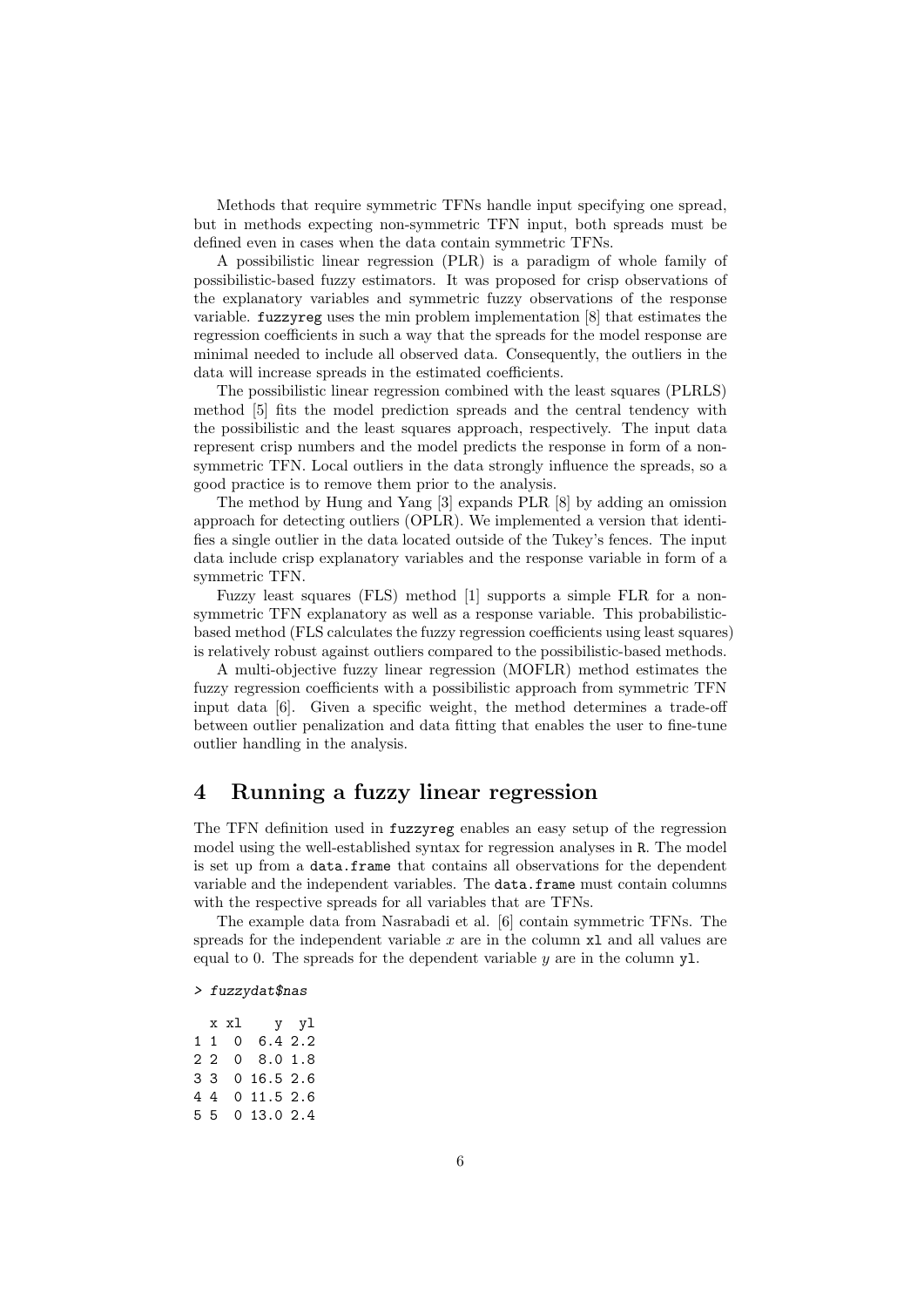Note that the data contain only one column with spreads per variable. This is an accepted format for symmetric TFNs, because the values can be recycled for the left and right spreads.

The formula argument used to invoke a fuzzy regression with the fuzzylm() function will relate  $y \sim x$ . The columns x and y contain the central values of the variables. The spreads are not included in the formula. To calculate the fuzzy regression from TFNs, list the column names with the spreads as a character vector in the respective arguments of the fuzzylm function.

```
> f2 = fuzzyIm(formal) = y \times x, data = fuzzydat$nas,
+ fuzzy.left.x = "xl",
+ fuzzy.left.y = "yl", method = "moflr")
```
Calls to methods that analyse non-symmetric TFNs must include both arguments for the left and right spreads, respectively. The arguments specifying spreads for the dependent variable are fuzzy.left.y and fuzzy.right.y. However, if we wish to analyse symmetric TFNs using a method for nonsymmetric TFNs, both argumets might call the same column with the values for the spreads.

```
> f3 = fuzzylm(y \text{ x}, data = fuzzydata,+ fuzzy. left.y = "y1",+ fuzzy.right.y = "yl", method = "fls")
```
As the spreads are included in the model using the column names, the function cannot check whether the provided information is correct. The issue gains importance when developing a multiple fuzzy regression model. The user must ascertain that the order of the column names for the spreads corresponds to the order of the variables in the formula argument.

The fuzzy regression models can be used to predict new data within the range of data used to infer the model with the predict function. The reason for disabling extrapolations from the fuzzy regression models lies in the nonnegligible risk that the support boundaries for the TFN might intersect the central tendency. The predicted TFNs outside of the range of data might not be defined. The predicted values will replace the original variable values in the fuzzylm data structure.

```
> pred2 = predict(f2)> pred2$y
   central value left spread right spread
[1,] 7.74 8.31999 8.31999
           [2,] 9.41 8.79999 8.79999
[3,] 11.08 9.27999 9.27999
```
## 4.1 Comparing fuzzy regression models

[4,] 12.75 9.75999 9.75999 [5,] 14.42 10.23999 10.23999

The choice of the method to estimate the parameters of the fuzzy regression model is data-driven (Table 1). Following the application of the suitable methods, fuzzy regression models can be compared according to the sum of differences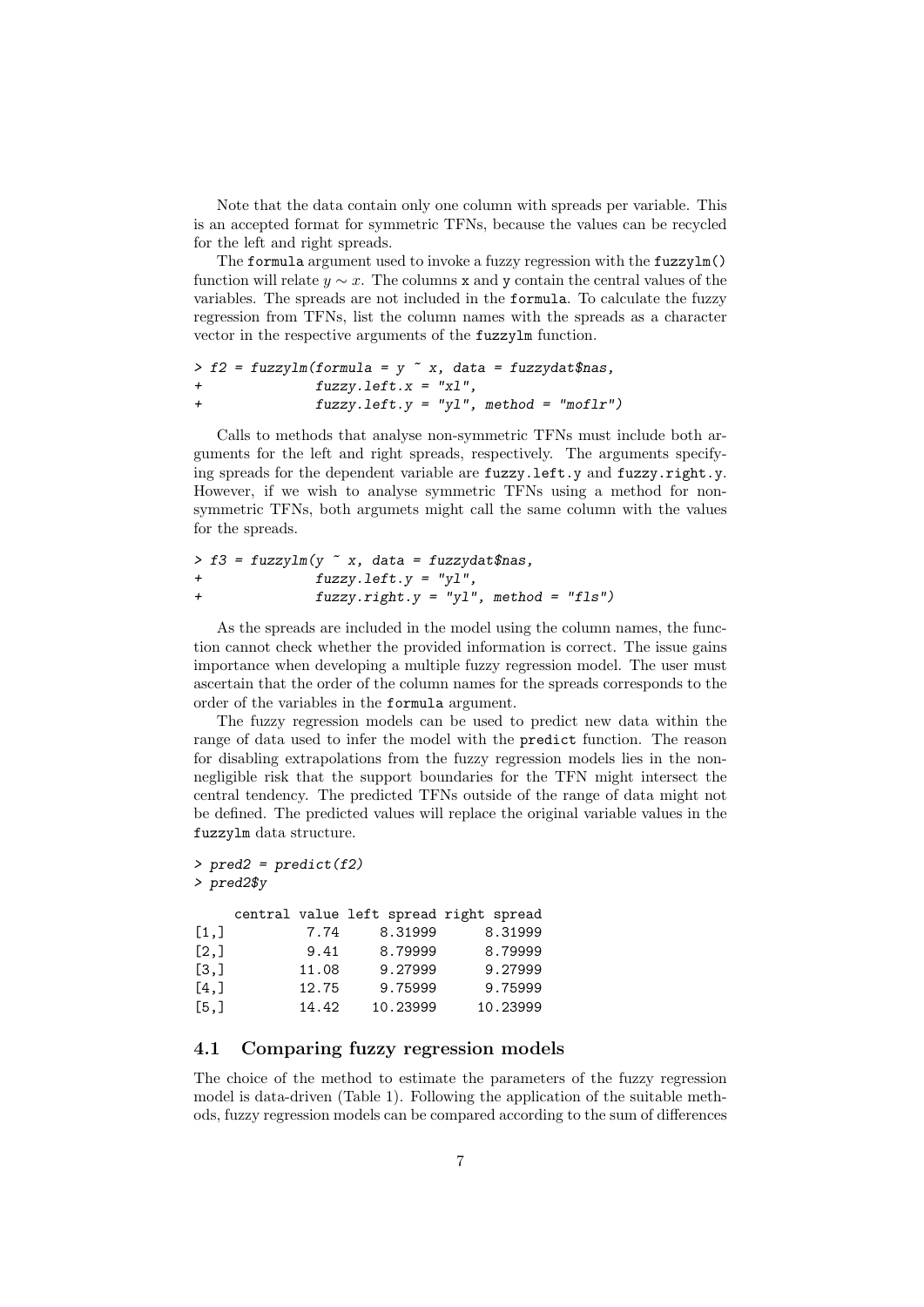between membership values of the observed and predicted membership functions  $[4]$ 

In Figure 3, the points represent central values of the observations and whiskers indicate their spreads. The shaded area shows the model predictions with the degree of membership greater than zero. We can compare the models numerically using the total error of fit  $\sum E$  [4] with the TEF() function:



Figure 3: Comparison of fuzzy regression models fitted with the MOFLR and FLS methods. The FLS method has lower total error of fit  $\sum E$  and thus better reflects the observations.

#### $>$  TEF(f2)

[1] 16.18614

 $>$  TEF(f3)

[1] 6.066592

Lower values of  $\sum E$  mean that the predicted TFNs fit better with the observed TFNs.

#### 4.2 Interpreting the fuzzy regression model

When comparing the fuzzy linear regression and a statistical linear regression models, we can observe that while the fuzzy linear regression shows something akin to a confidence interval, the interval differs from the confidence intervals derived from a statistical linear regression model (Figure 4).

The confidence interval from a statistical regression model shows the certainty that the modeled relationship fits within. We are 95% certain that the true relationship between the variables is as displayed.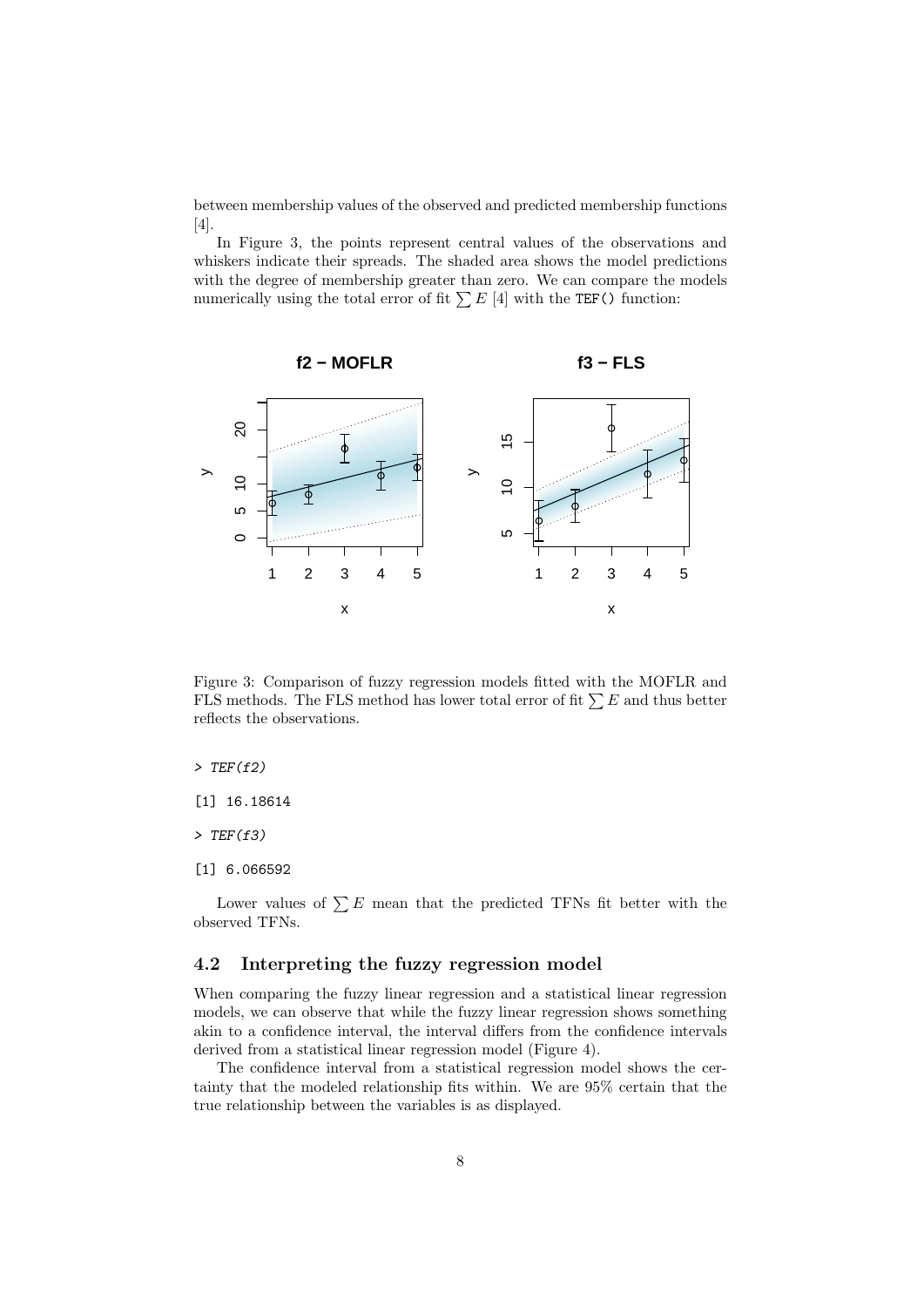

Figure 4: Fuzzy and statistical linear regression. Fuzzy regression displays the central value and the support boundaries determined by the left and right spread (PLRLS - left panel). Statistical least-squares regression shows the 95% confidence interval for the regression fit (LS - right panel).

On the other hand, the support of the fuzzy regression model prediction shows the range of possible values. The dependent variable can reach any value from the set, but the values more distant from the central tendency will have smaller degree of membership. We can imagine the values closer to the boundaries as vaguely disappearing from the set as if they bleached out (gradient towards white in the fuzzy regression model plots).

## 5 How to cite

To cite fuzzyreg, include the reference to the software and the used method.

Škrabánek P. and Martínková N. 2021. Algorithm 1017: fuzzyreg: An R Package for Fuzzy Linear Regression Models. ACM Trans. Math. Softw. 47: 29. doi: 10.1145/3451389.

The references for the specific methods are accessible through the method help, e.g. the default fuzzy linear regression method PLRLS:

> ?plrls

## References

- [1] P. Diamond. Fuzzy least squares. Information Sciences, 46(3):141–157, 1988.
- [2] M. Gagolewski and J. Caha. FuzzyNumbers Package: Tools to Deal with Fuzzy Numbers in R, 2018.